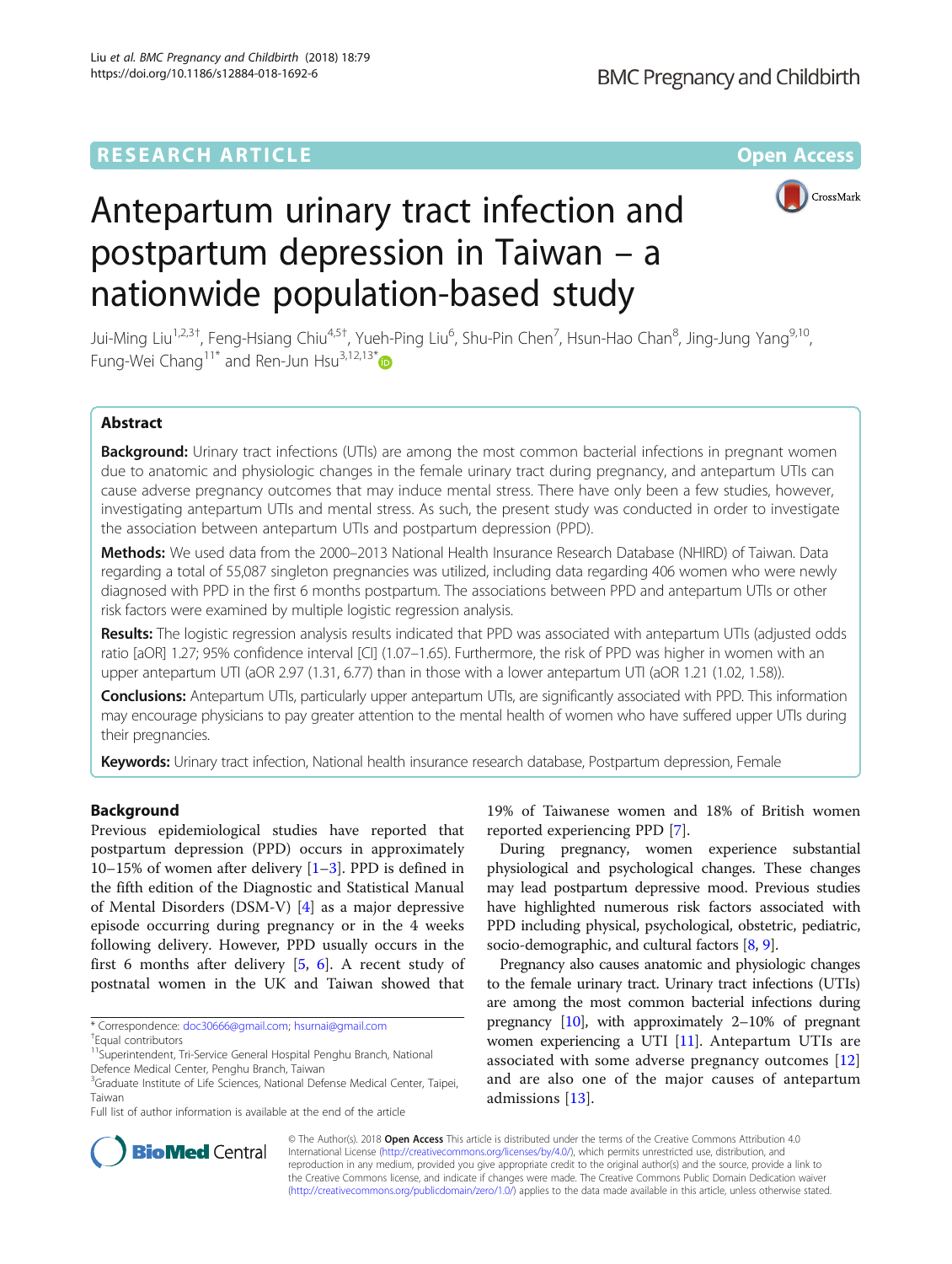To the best of our knowledge, however, there have been very few reports on the relationship, if any, between antepartum UTIs and PPD. As such, the present population-based study sought to (1) determine whether there is a relationship between antepartum UTIs and PPD and (2) determine whether different locations of antepartum UTIs (that is, in the upper or lower urinary tract) result in different effects on the mental health of pregnant women.

#### Methods

## Data source and collection

We used the National Health Insurance Research Database (NHIRD) for this population-based study. The NHIRD is a database collected by the National Health Insurance (NHI) program of Taiwan, which is a unique health insurance system covering almost all the citizens of Taiwan. The NHI program was begun in 1995 and provided coverage for 99.9% of the 23 million people in Taiwan as of 2013 [\[14](#page-6-0)]. The NHIRD is a large-scale database that contains outpatient and inpatient medical information about the patients included in the database, including information on their medication use, surgical procedures, intervention procedures, and clinical prescriptions [[15](#page-6-0), [16](#page-6-0)]. At present, there are more than 2000 published studies that have utilized data included in this database [\[17\]](#page-6-0). The present retrospective population-based study used a subdataset of the NHIRD called the Longitudinal Health Insurance Database 2000 (LHID 2000) that included data from January 2000 to December 2013. The LHID 2000 contains 1 million people who were randomly selected from the total of 23 million residents included in the NHIRD in 2000  $[18, 19]$  $[18, 19]$  $[18, 19]$  $[18, 19]$ . The disease diagnoses of the people included in the database were made according to the International Classification of Diseases, 9th revision, Clinical Modification (ICD-9-CM).

#### Study population

The study population was selected from the LHID 2000 covering the period from January 2000 to December 2013. The selection of participants in this study is shown in Fig. [1.](#page-2-0) There were 73,829 singleton pregnancies among the database cohort during the study period. The exclusion criteria were as follows (1) women with delivery before Dec 31st 2000 or after July 31st 2013 ( $n = 11,480$ ); (2) women who were younger than 20 years old  $(n = 2571)$ ; (3) women who had a previous history of major depressive disorder  $(n = 2449)$ ; and (4) women with a follow-up period of less than 6 months ( $n = 55$ ). In Taiwanese civil law, people in their twenty years of age are adult. We chose adult women in our study with approval by the Institutional Review Board. We selected women identified as having PPD according to a medical record of a PPD diagnosis

made by a psychiatrist and by the use of antidepressants in the first 6 months after delivery (ICD-9-CM: 309, 311, 296.2, 296.3, 296.5, 300.4).

Each UTI was diagnosed by collecting a clean-voided, midstream urine sample for urinalysis and urine culture. A positive urine culture was defined by the isolation of at least one single microorganism with > 10,000 colonies/ mL. An upper UTI was diagnosed according to physical examination, urinalysis, and urine culture results, with positive physical examination findings including flank pain, fever, chills, anorexia, nausea, and vomiting. The diagnosis of a lower UTI was also made via physical examination, urinalysis, and urine culture results, with the typical manifestations of a lower UTI including dysuria, frequency, urgency, and suprapubic pain.

### Variables

Variables were selected based on clinical manifestations or complications during pregnancy. We retrospectively investigated different variables in women with or without PPD. In this study, antepartum UTIs were grouped into two categories: upper and lower UTIs. An upper UTI consists of an infection of the renal parenchyma and pelvicaliceal system. This includes cases of pyelonephritis, pyelitis, and perirenal infection or abscess (ICD-9-CM: 590.1, 590.2, 590.8, 590.9). Lower UTI infections are located in the lower urinary tract and include cystitis and urethritis (ICD-9-CM: 595.0, 595.1, 595.2, 595.3, 595.4, 595.8, 595.9, 597.8, 599.0). Additional factors of antepartum, peripartum, and postpartum complications that are related to PPD, according to a previous study [[20](#page-6-0)], were also analyzed, including antepartum hemorrhage (ICD-9-CM: 641.8, 641.9), eclampsia or pre-eclampsia (ICD-9-CM: 642.4, 642.5, 642.6), premature separation of placenta (ICD-9-CM: 641.2), placenta previa (ICD-9-CM: 641.0, 641.1), oligohydramnios (ICD-9-CM: 658), polyhydramnios (ICD-9-CM: 657), poor fetal growth (ICD-9-CM: 656.5), excessive fetal growth (ICD-9-CM: 656.6), cervical incompetence (ICD-9-CM: 654.5), premature birth (ICD-9-CM: 644), chronic pulmonary disease (ICD-9-CM: 490–492, 494,496), hypertension (ICD-9-CM: 401.1401.9), hypertension-complicated pregnancy (ICD-9- CM: 642.0, 642.1, 642.2, 642.3, 642.9), diabetes complicating pregnancy childbirth (ICD-9-CM: 648.0), hyperlipidemia (ICD-9-CM: 272.4), heart disease (ICD-9-CM: 393–398, 402, 404.0, 404.1, 404.9, 410–414, 415.0, 416.1, 416.8, 416.9, 420–429), anemia (ICD-9- CM: 280–285), cerebrovascular disease (ICD-9-CM: 430–438), Parkinson disease (ICD-9- CM: 332), epilepsy (ICD-9-CM: 345), tuberculosis (ICD-9- CM: 011,012), asthma (ICD-9-CM: 493), chronic kidney disease (ICD-9-CM: 585,586,588). The monthly incomes of the study population, as per insurance information, were divided into four groups: < 20,000, 20,000–40,000, 40,000– 60,000, and ≥60,000 new Taiwan dollars [\[21\]](#page-6-0).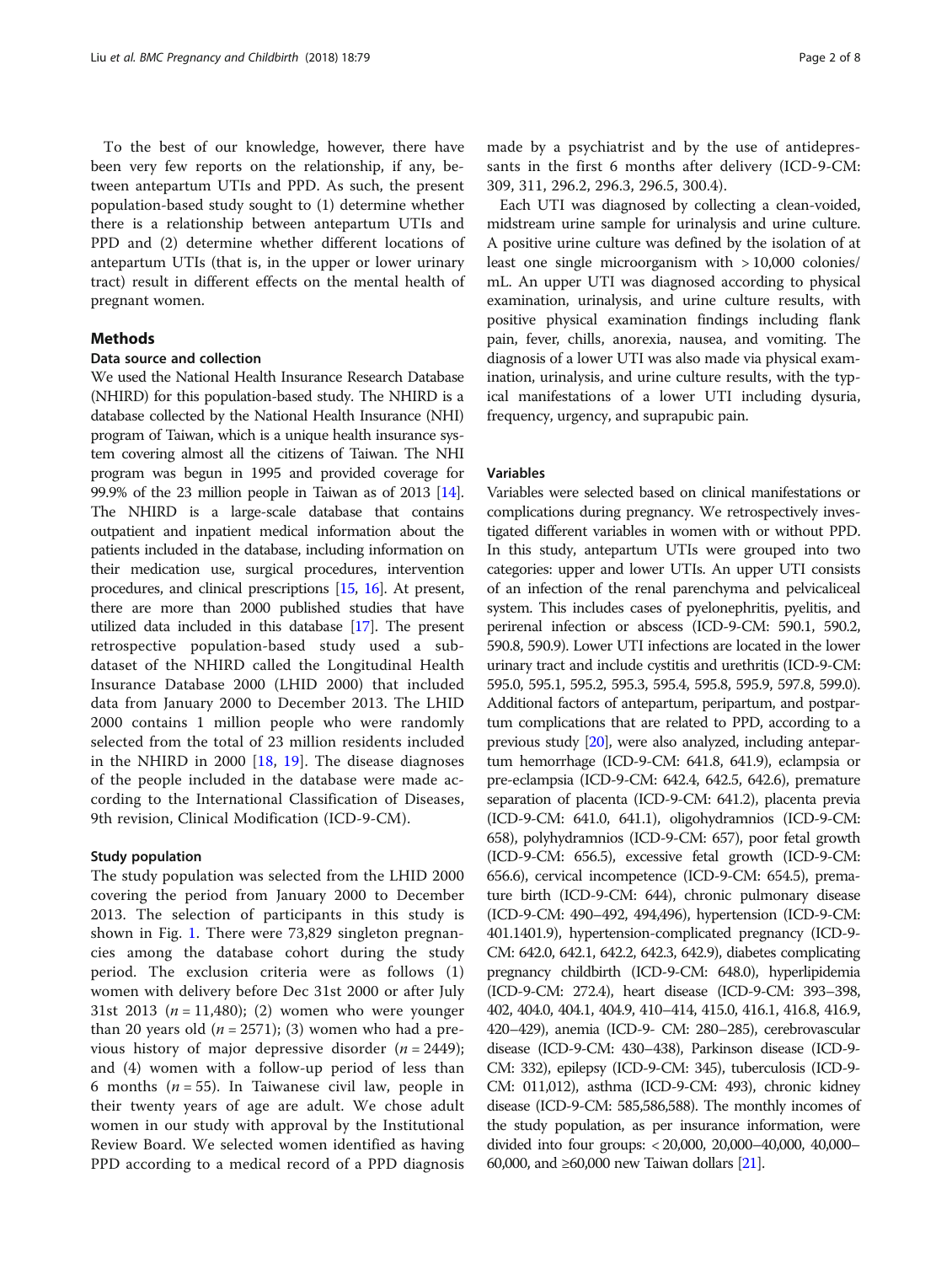<span id="page-2-0"></span>

#### Statistical analysis

We used the Microsoft® SQL Server® 2008 to calculate and manage the patients' baseline data. The IBM SPSS statistics software v20 (IBM SPSS, 2013) was used for further data analysis. All the variables were calculated as percentages. Standard deviations and mean values were determined for the quantitative variables. Statistical significance was determined using Student's T test and the Chi-square test. Multivariate logistic regression analysis was used to determine any associations between antepartum UTIs, PPD, and additional factors. We selected risk factors into further multivariate logistic regression analysis by which total  $n \geq 5$  in the PPD group.

A two-sided  $p$ -value < 0.05 was regarded as statistically significant in all statistical tests.

## Results

## Demographics

Data for a total of 55,087 women who had singleton pregnancies between January 2001 and June 2013 was utilized in this study, including data for a total of 406 women who were newly diagnosed with PPD in the first 6 months postpartum. All the singleton pregnancy women were divided into two groups: a PPD group  $(n = 406)$  and a non-PPD group  $(n = 54,691)$ . Table [1](#page-3-0) shows the demographic characteristics of the two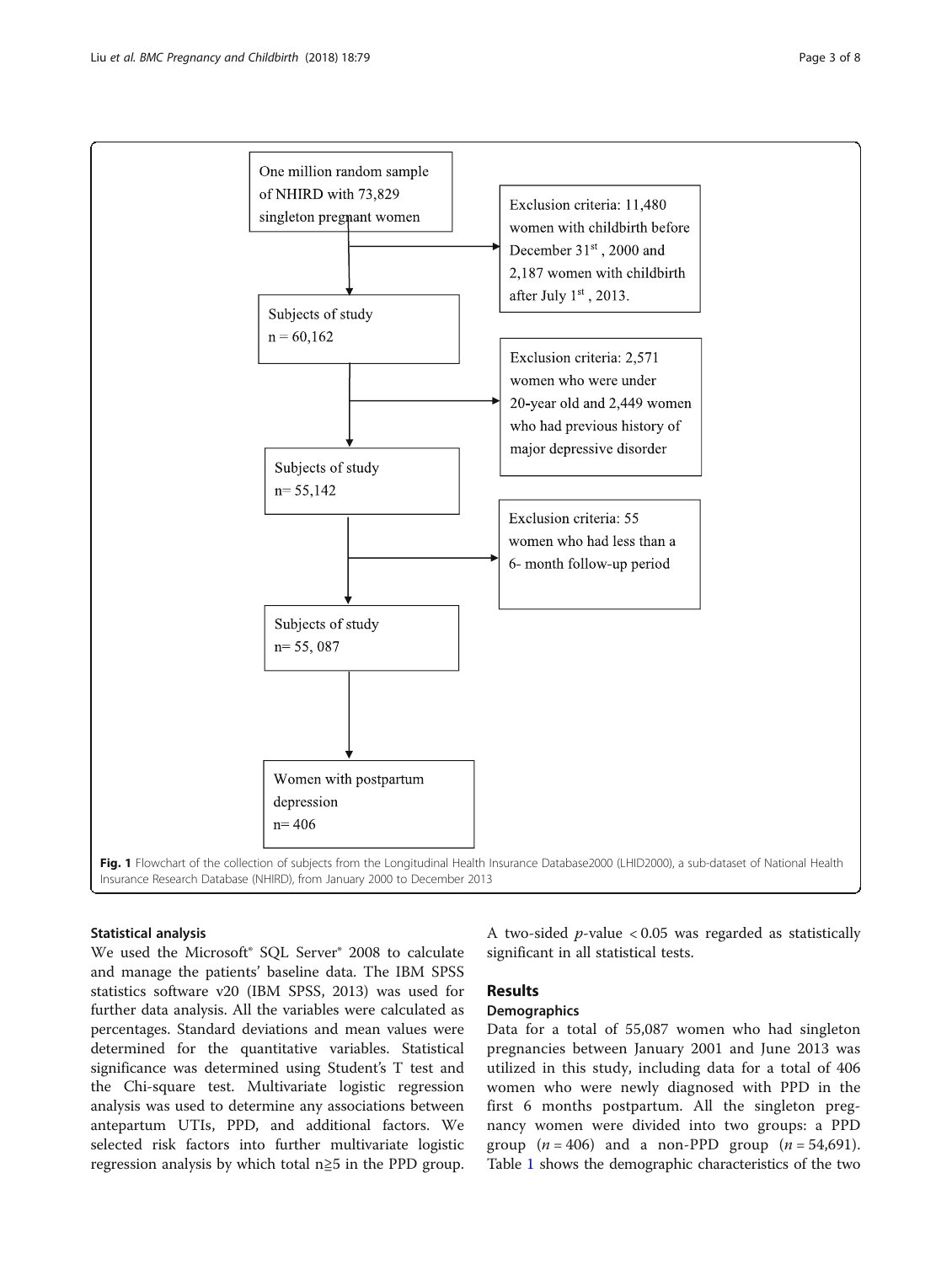## <span id="page-3-0"></span>Table 1 Demographic characteristics of study populations in Taiwan from 2000 to 2013

| Demographic factor                               | Total pregnant<br>women $n$ (%) | Without PPD<br>n(%) | PPD $n$ (%)     | $P$ value <sup>a</sup>  |
|--------------------------------------------------|---------------------------------|---------------------|-----------------|-------------------------|
| No. of patients                                  | 55,087                          | 54,681              | 406             |                         |
| Age (mean $\pm$ standard deviation,<br>years)    | $30 \pm 6.2$                    | $29.9 \pm 6.1$      | $31.9 \pm 10.4$ | 0.003                   |
| Age_group                                        |                                 |                     |                 | $< 0.001$ **            |
| $20 - 24$                                        | 7986(14.5)                      | 7928(14.5)          | 58(14.3)        |                         |
| $25 - 29$                                        | 19,548(35.5)                    | 19,405(35.5)        | 143(35.2)       |                         |
| $30 - 34$                                        | 19,092(34.7)                    | 18,968(34.7)        | 124(30.5)       |                         |
| $35 - 39$                                        | 6724(12.2)                      | 6679(12.2)          | 45(11.1)        |                         |
| $\geq 40$                                        | 1737(3.1)                       | 1701(3.1)           | 36(8.9)         |                         |
| Hospital stay (mean $\pm$ standard<br>deviation) | $4.8 \pm 2.2$                   | $4.8 \pm 1.6$       | $4.2 \pm 3.2$   |                         |
| Monthly income (TWD <sup>b</sup> )               |                                 |                     |                 | $< 0.05^{\degree}$      |
| < 20,000                                         | 36,586(66.4)                    | 36,292(66.4)        | 294(72.4)       |                         |
| 20,000-40,000                                    | 14,340(26.0)                    | 14,246(26.1)        | 94(23.2)        |                         |
| 40,000-60,000                                    | 3687(6.7)                       | 3670(6.6)           | 17(4.2)         |                         |
| $\geq 60,000$                                    | 474(0.9)                        | 473(0.9)            | 1(0.2)          |                         |
| Antepartum urinary tract<br>infection            |                                 |                     |                 |                         |
| Yes                                              | 7325(13.3)                      | 7255(13.3)          | 70(17.2)        | $< 0.05^{\degree}$      |
| Upper                                            | 255(0.5)                        | 249(0.5)            | 6(1.5)          | $< 0.05^{\degree}$      |
| Lower                                            | 7070(12.9)                      | 7006(12.9)          | 64(16)          | $< 0.05^*$              |
| No                                               | 47,762(86.7)                    | 47,426(86.7)        | 336(82.8)       |                         |
| Co-morbidity disease                             |                                 |                     |                 |                         |
| Antepartum hemorrhage                            | 460(0.8)                        | 456(0.8)            | 4(1.0)          | 0.739                   |
| Premature separation of placenta                 | 320(0.6)                        | 316(0.6)            | 4(1.0)          | 0.282                   |
| Placenta previa                                  | 854(1.6)                        | 849(1.6)            | 5(1.2)          | 0.602                   |
| Eclampsia or pre-eclampsia                       | 799(1.5)                        | 792(1.4)            | 7(1.7)          | 0.643                   |
| Unstable lie                                     | 47(0.1)                         | 47(0.1)             | 0               |                         |
| Polyhydramnios                                   | 37(0.1)                         | 37(0.1)             | 0               |                         |
| Oligohydramnios                                  | 4118(7.5)                       | 4082(7.5)           | 36(8.9)         | 0.285                   |
| Poor fetal growth                                | 521(0.9)                        | 518(0.9)            | 3(0.7)          | 0.666                   |
| Excessive fetal growth                           | 532(1.0)                        | 526(1.0)            | 6(1.5)          | 0.290                   |
| Cervical incompetence                            | 56(0.1)                         | 56(0.1)             | 0               |                         |
| Premature birth                                  | 3648(6.6)                       | 3615(6.6)           | 33(8.1)         | 0.221                   |
| Chronic pulmonary disease                        | 1383(2.5)                       | 1366(2.5)           | 17(4.2)         | $< 0.05^*$              |
| Hypertension                                     | 879(1.6)                        | 860(1.6)            | 19(4.7)         | $< 0.001$ <sup>**</sup> |
| Hypertension-complicated<br>pregnancy            | 1151(2.1)                       | 1140(2.1)           | 11(2.7)         | 0.381                   |
| Diabetes complicating pregnancy<br>childbirth    | 2655(4.8)                       | 2636(4.8)           | 19(4.7)         | 0.895                   |
| Hyperlipidemia                                   | 321(0.6)                        | 314(0.6)            | 7(1.7)          | $< 0.05^*$              |
| Heart disease                                    | 1551(2.8)                       | 1517(2.8)           | 34(8.4)         | $< 0.001$ <sup>**</sup> |
| Anemia                                           | 5872(10.7)                      | 5824(10.7)          | 48(11.8)        | 0.446                   |
| Cerebrovascular disease                          | 250(0.5)                        | 240(0.4)            | 10(2.5)         | $< 0.001$ **            |
| Parkinson disease                                | 24(0.04)                        | 20(0.03)            | 4(1.0)          | $< 0.001$ **            |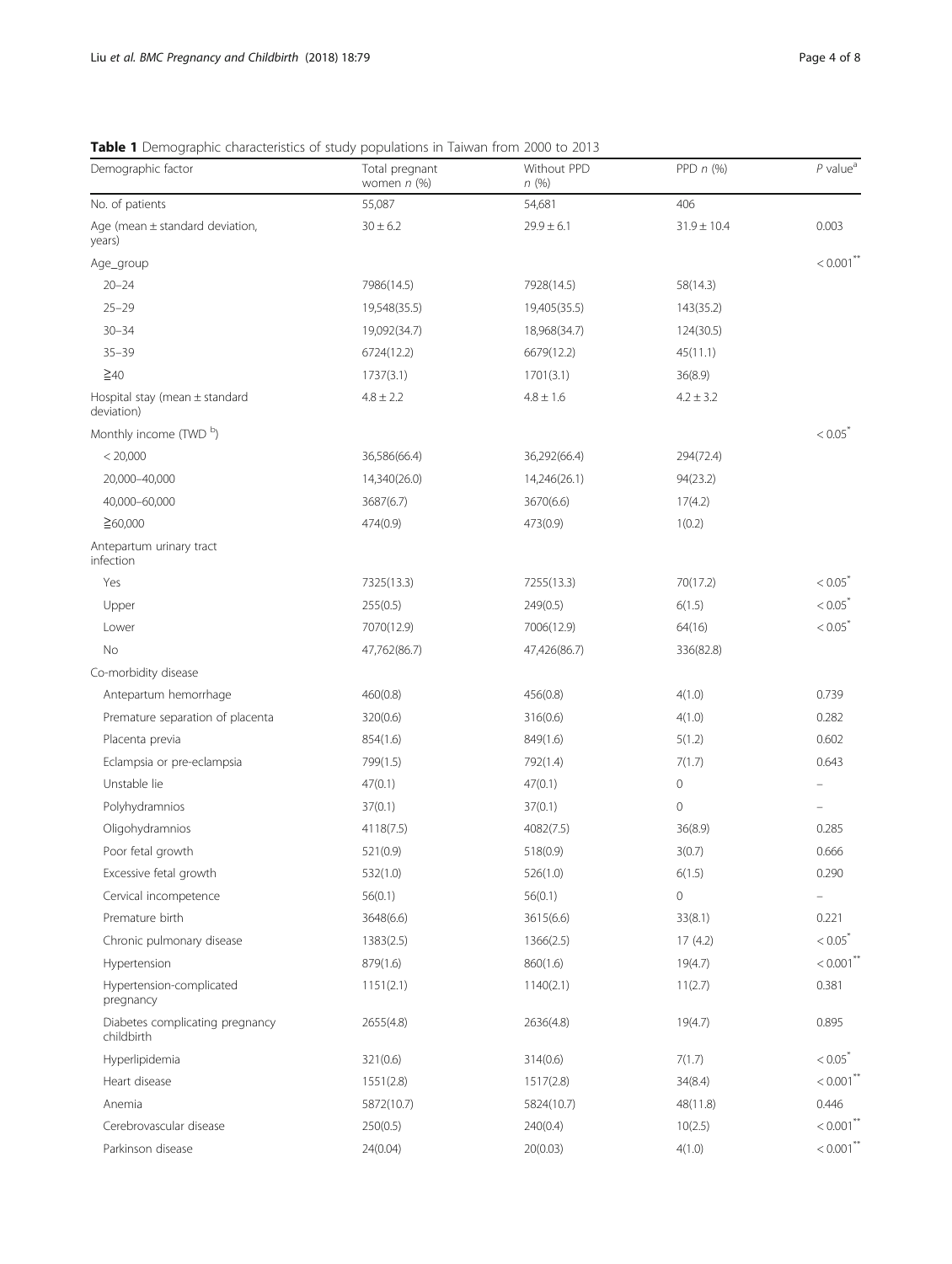| Demographic factor     | Total pregnant<br>women $n$ (%) | Without PPD<br>n(%) | PPD $n$ (%) | $P$ value <sup>a</sup>   |
|------------------------|---------------------------------|---------------------|-------------|--------------------------|
| Epilepsy               | 112(0.2)                        | 108(0.2)            | 4(1.0)      | $< 0.001$ **             |
| Tuberculosis           | 59(0.1)                         | 59(0.1)             |             | $\overline{\phantom{m}}$ |
| Asthma                 | 892(1.6)                        | 883(1.6)            | 9(2.2)      | 0.338                    |
| Chronic kidney disease | 145(0.3)                        | 140(0.3)            | 5(1.2)      | $< 0.001$ **             |

Table 1 Demographic characteristics of study populations in Taiwan from 2000 to 2013 (Continued)

<sup>a.</sup>p-values are two-sided<br><sup>b</sup> TWD refers to New Taiwan dollars, of which 1 US dollar = 30TWD

 $^{**}p <$  0.001,  $^*p <$  0.05

study groups. Women with PPD had older ages  $(31.9 \pm 1.00)$ 10.4 years,  $p < 0.001$ ) compared with the non-PPD group. There were many antepartum comorbidities that were found to be significantly associated with PPD, including chronic pulmonary disease, hypertension, peptic ulcer disease, chronic kidney disease, liver cirrhosis, hypertensioncomplicated pregnancy, heart disease, asthma, epilepsy, early delivery onset, premature birth, and UTI. Both upper and lower tract UTIs showed significant associations with PPD. The average hospital stay of all the women for childbirth was  $4.8 \pm 2.2$  days. The average time to PPD diagnosis was  $88.0 \pm 51.0$  days after delivery.

## Multivariable logistic regression analysis of postpartum depression

Table [2](#page-5-0) shows the logistic regression analysis results for certain risk factors of PPD. A monthly income of less than NT\$ 20,000 and aged 20–24 were used as the reference. Heart disease (aOR 1.95 (1.26, 3.02),  $p < 0.001$ ), antepartum UTI (aOR 1.27 (1.07, 1.65),  $p < 0.05$ ), and age $\geq 40$ (aOR 1.98 (1.20, 3.29),  $p < 0.01$ ) were all significant risk factors of PPD.

Among all antepartum UTIs, upper tract UTIs (aOR 2.97 (1.31,6.77)) had a higher OR than lower tract UTIs (aOR 1.21 (1.02, 1.58)). In addition, the aOR of monthly income NT\$40,000–60,000 was 0.59 ((0.36, 0.97), p < 0.05).

#### **Discussion**

This is the first study that has focused on the relationship between antepartum UTIs and PPD. The results of this 14-year population based study show that antepartum UTIs are significantly associated with PPD. In addition, women with upper antepartum UTIs had near 3-fold greater risk of PPD than normal groups (aOR  $2.97(1.31, 6.77)$ .

According to the study results, chronic kidney disease, epilepsy, heart disease, and upper UTI are the four greatest risk factors for PPD. These findings are consistent with those of previous studies that have also found that chronic kidney disease, epilepsy, and heart disease are associated with major depressive disorder or PPD [[22](#page-6-0)–[28](#page-7-0)]. In fact, the relationship between chronic kidney disease and major depressive disorder is well documented [[22](#page-6-0)–[24](#page-6-0)], with the decreased quality of life caused by chronic kidney disease having been found to affect mental health in both men and women [\[24\]](#page-6-0). Similarly, the relationship between epilepsy and higher rates of PPD is well documented [\[25](#page-7-0)–[27](#page-7-0)]. Meanwhile, a prospective study revealed that the rate of neonatal complications is significantly higher in women with heart disease [\[28\]](#page-7-0). Therefore, it is reasonable that PPD is related to antepartum heart disease.

UTIs are among the most common bacterial infections in women, affecting approximately 10% of women. A previous study showed that 2–10% of pregnant women had suffered from a UTI [\[8\]](#page-6-0), while another study found that 10% of all antepartum admissions were due to UTIs [\[29](#page-7-0)]. The higher UTI rate is caused by anatomical and physiological changes to the urinary tract system due to pregnancy [\[30\]](#page-7-0). Furthermore, pregnancy also causes asymptomatic bacteriuria changes to symptomatic UTI and reinfection [\[31\]](#page-7-0).

The symptoms accompanying a UTI include urinary frequency and urgency, painful urination, and lower abdomen discomfort. Overactive bladder syndrome shares some of the same symptoms as UTIs, including urinary frequency and urgency, as well as urgency incontinence. In nonpregnant women, an association between overactive bladder syndrome and major depressive disorder has previously been reported [\[32](#page-7-0)–[36\]](#page-7-0). Relatedly, van de Pol et al. demonstrated a significant relationship between PPD and overactive bladder syndrome [\[37\]](#page-7-0). Pregnant women who experience urinary frequency and urgency due to a UTI or overactive bladder syndrome may be embarrassed to talk about these symptoms with their physicians, which may further increase the mental stress experienced by these women. Abdollahi et al. demonstrated that recurrent UTIs are associated with PPD, but they did not further examine the relationship with respect to upper and lower UTIs [[38](#page-7-0)].

Antepartum UTIs and PPD have several common risk factors such as obstetric, pediatric, and socioeconomic factors. Mazor-Dray et al. demonstrated that maternal UTIs are associated with preterm delivery, preeclampsia, intra-uterine growth restriction, and cesarean delivery [[12\]](#page-6-0). Furthermore, the rates of PPD have been found to be as high as 40% among women with premature delivery [[39](#page-7-0)], while Yang et al. demonstrated that cesarean delivery, preterm delivery, and preeclampsia were associated with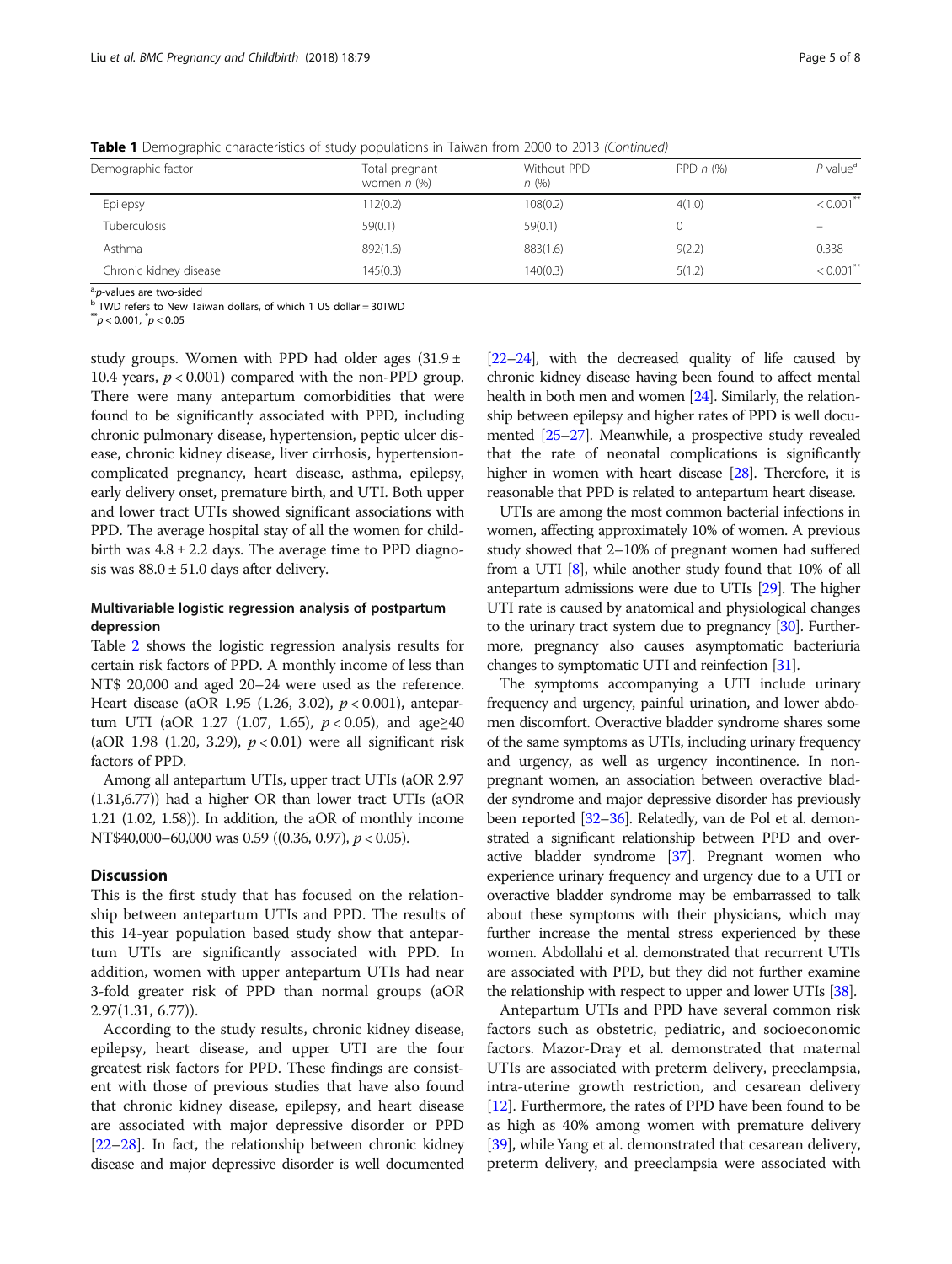|                                           | Crude odds ratio | 95% Confidence Interval     | Adjusted odds ratio | 95% Confidence Interval |
|-------------------------------------------|------------------|-----------------------------|---------------------|-------------------------|
| Antepartum UTI                            | 1.36             | $(1.05, 1.76)^{a}$          | 1.27                | $(1.07, 1.65)^{a}$      |
| Upper UTI                                 | 3.28             | $(1.45, 7.41)^{b}$          | 2.97                | $(1.31, 6.77)^{b}$      |
| Lower UTI                                 | 1.29             | $(1.04, 1.68)^{a}$          | 1.21                | $(1.02, 1.58)^{a}$      |
| Age group (reference: 20-24)              |                  |                             |                     |                         |
| $20 - 24$                                 | $\mathbf{1}$     |                             | 1                   |                         |
| $25 - 29$                                 | 1.00             | (0.74, 1.37)                | 1.05                | (0.77, 1.43)            |
| $30 - 34$                                 | 0.89             | (0.65, 1.22)                | 0.97                | (0.71, 1.34)            |
| $35 - 39$                                 | 0.92             | (0.62, 1.36)                | 1.02                | (0.69, 1.53)            |
| $\geq 40$                                 | 2.89             | $(1.90, 4.40)$ <sup>c</sup> | 1.98                | $(1.20, 3.29)^{b}$      |
| Monthly income (TWD) (reference:< 20,000) |                  |                             |                     |                         |
| 20,000-40,000                             | 0.82             | (0.65, 1.03)                | 0.86                | (0.68, 1.09)            |
| 40,000-60,000                             | 0.57             | $(0.35, 0.93)^{a}$          | 0.59                | $(0.36, 0.97)^a$        |
| $\geq 60,000$                             | 0.26             | (0.37, 1.86)                | 0.25                | (0.04, 1.81)            |
| Co-morbidity disease                      |                  |                             |                     |                         |
| Chronic pulmonary disease                 | 1.71             | $(1.05, 2.78)^a$            | 0.87                | (0.50, 1.53)            |
| Hypertension                              | 3.07             | $(1.93, 4.89)^c$            | 1.11                | (0.61, 2.04)            |
| Hyperlipidemia                            | 3.04             | $(1.43, 6.47)^{b}$          | 1.20                | (0.52, 2.75)            |
| Heart disease                             | 3.20             | $(2.25, 4.57)^c$            | 1.95                | $(1.26, 3.02)^b$        |
| Cerebrovascular disease                   | 5.73             | $(3.02, 10.87)^{c}$         | 1.36                | (0.58, 3.19)            |
| Chronic kidney disease                    | 4.86             | $(1.98, 11.92)^{b}$         | 1.19                | (0.42, 3.38)            |

<span id="page-5-0"></span>Table 2 The association between PPD and certain risk factors (in which total n≧5 in the PPD group) analyzed by multivariate logistic regression model

Note 1. a: p < 0.05, b: p < 0.01, c: p < 0.001

Note 2. TWD refers to New Taiwan dollars, of which 1 US dollar = 30 TWD

the development of PPD [\[21\]](#page-6-0). That being said, preeclampsia was not shown to be associated with PPD in our study. Otherwise, women of low socioeconomic status have a five-fold greater incidence of bacteriuria than normal populations. Low socioeconomic status has also been found to be a risk factor for both antepartum UTIs [[40](#page-7-0), [41](#page-7-0)] and PPD [\[42,](#page-7-0) [43\]](#page-7-0), while antepartum UTIs are an independent risk factor of PPD.

In our study, upper antepartum UTIs had a higher aOR (OR 2.97 (1.31,6.77)) than lower UTIs. Upper antepartum UTIs are more common during the second half of pregnancy [[44](#page-7-0)], are the most common severe complication of pregnancy [\[28\]](#page-7-0), and cause approximately 12% of pregnancy associated sepsis complications that result in admission to an obstetric intensive care unit [\[45](#page-7-0)]. Approximately 20% of upper UTIs in pregnant women will lead to sepsis and multiple-system failure from endotoxemia [[44](#page-7-0), [46](#page-7-0)]. Upper antepartum UTIs reduce physical strength and increase mental stress in pregnant women. In addition, upper antepartum UTIs has 2.97 fold risk of preterm delivery [\[47](#page-7-0)], which is another important risk factor of PPD [\[21](#page-6-0)].

This study was a retrospective population-based study. Some data that can be useful in determining the severity of a UTI, such as the bacterial species involved, laboratory

findings, asymptomatic bacteriuria status, and the side of pyelonephritis, were not available in the NHIRD. In addition, the number of upper and lower antepartum UTI patients in the study was relatively limited. Moreover, we collected PPD patients by coding ICD-9-CM coded which were diagnosed by psychiatrists who have individual concerns about PPD diagnosis. The incidence of PPD in the study cohort may have been underestimated as some women who experience depression after delivery do not seek medical help. Large-scale, prospective studies are needed to further evaluate the association between antepartum UTIs and PPD.

#### Conclusions

The results of this study demonstrate that antepartum UTIs, particularly upper antepartum UTIs, are significantly associated with PPD. Specifically, women with upper antepartum UTIs had 2.97-fold increased risk of PPD. As UTIs are among the most common bacterial infections in pregnant women, our results provide useful information for gynecologists, obstetricians, and health policy planners. Above all, they indicate that these health care professionals should pay greater attention to the mental health of mothers who have suffered upper UTIs during their pregnancies.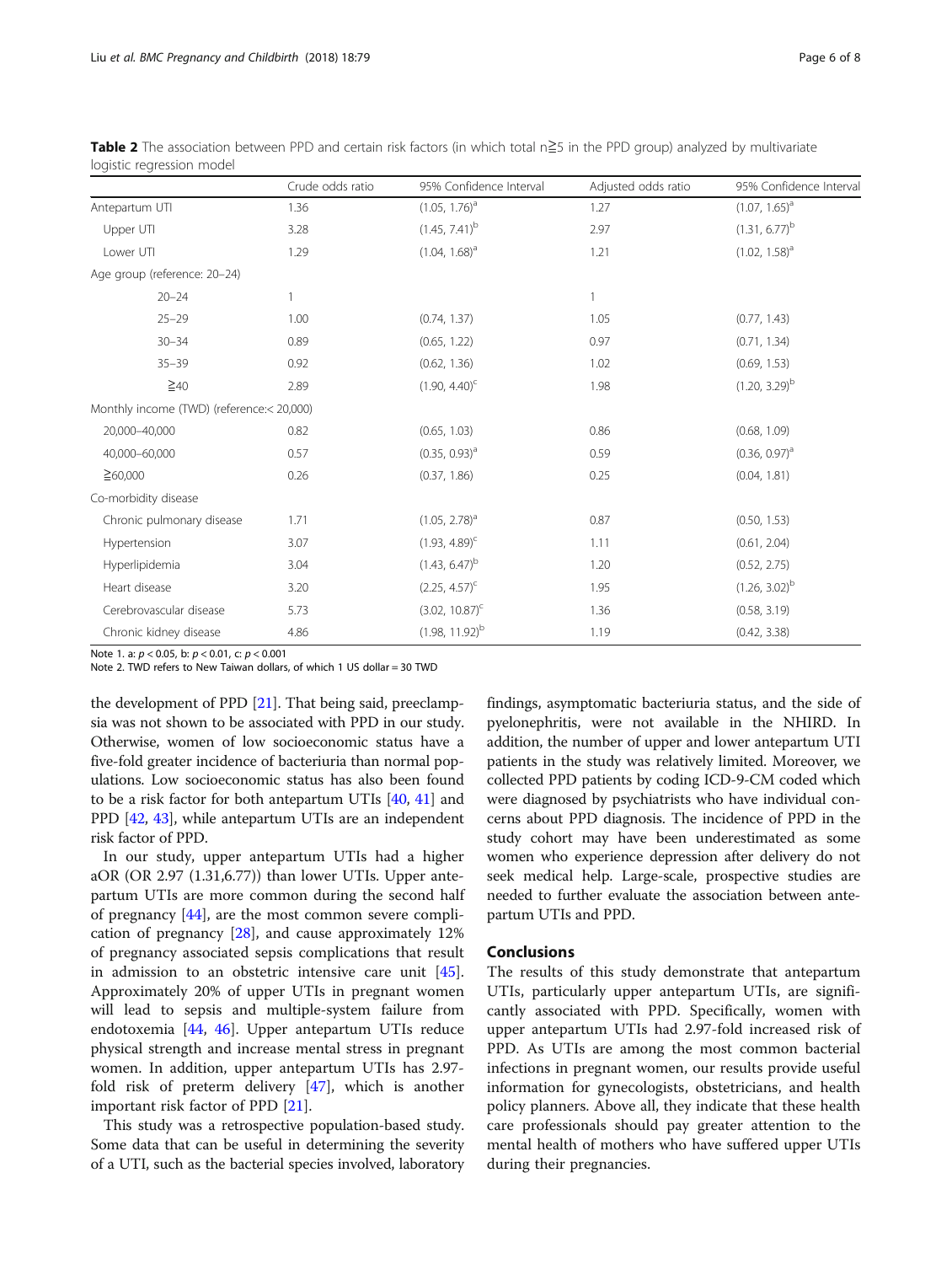#### <span id="page-6-0"></span>Abbreviations

CCI: Charlson comorbidity index; ICD-9-CM: International classification of diseases, 9th revision, clinical modification; LHID 2000: Longitudinal health insurance database 2000; NHIRD: National health insurance research database; OR: Odds ratio; PPD: Postpartum depression; UTI: Urinary tract infection

#### Acknowledgments

The implications and conclusions of this study do not represent the opinions of the Bureau of National Health Insurance, the Department of Health, or the National Health Research Institute.

#### Funding

This work was supported by grants from the Ministry of Science and Technology Taiwan (MOST 104–2320-B-016 -012 -MY3), the Tri-Service General Hospital of Taipei, Taiwan (TSGH-106-148 and TSGH-107-104-2320B-016- 012-MY3), the grants from the Taoyuan General Hospital, Ministry of Health and Welfare (PYT10702), and the Teh-Tzer Study Group for Human Medical Research Foundation (A1061082). The funders had no role in the study design, data collection, analysis, decision to publish, or preparation of the manuscript.

#### Availability of data and materials

We are unable to share our data, as the National Health Insurance program of Taiwan limits access to the National Health Insurance Research Database only to approved applicants.

#### Authors' contributions

JML wrote the proposal and prepared the manuscript. YPL contributed the conception and design of the manuscript. FWC revised the manuscript. SPC conducted the data analysis. HHC and SPC collected the data and helped prepare the manuscript. RJH prepared the manuscript and data analysis. JJY revised the manuscript. RJH revised the manuscript and data analysis. All the authors read and approved the final manuscript.

#### Ethics approval and consent to participate

This study was approved by the Institutional Review Board of the Tri-Service General Hospital (approval No: B-104-20, Taipei, Taiwan).

#### Consent for publication

Not applicable.

#### Competing interests

The authors declare that they have no competing interests.

#### Publisher's Note

Springer Nature remains neutral with regard to jurisdictional claims in published maps and institutional affiliations.

#### Author details

<sup>1</sup> Division of Urology, Department of Surgery, Taoyuan General Hospital, Ministry of Health and Welfare, Taoyuan, Taiwan. <sup>2</sup>Department of Medicine, National Yang-Ming University, Taipei, Taiwan. <sup>3</sup>Graduate Institute of Life Sciences, National Defense Medical Center, Taipei, Taiwan. <sup>4</sup>American-Sino Women's & Children's, Hospital (SongYuan), Shanghai City, China. <sup>5</sup>Lihuili Eastern Hospital, Ningbo Medical Center, Ningbo City, Zhejiang province, China. <sup>6</sup>Department of emergency Medicine, National Taiwan University Hospital, Taipei, Taiwan. <sup>7</sup> Division of Genetics and endocrinology, Chang Gung Children's Hospital, Taoyuan, Taiwan. <sup>8</sup>Division of Urology, Department of Surgery, Yumin medical corporation Yumin hospital, Nantou, Taiwan. 9 Department of Psychiatry, Cardinal Tien Hospital, New Taipei City, Taiwan. <sup>10</sup>Institute of Biomedical Engineering, College of Medicine and College of Engineering, National Taiwan University, Taipei, Taiwan. <sup>11</sup>Superintendent, Tri-Service General Hospital Penghu Branch, National Defence Medical<br>Center, Penghu Branch, Taiwan. <sup>12</sup>Biobank Management Center of the Tri-Service General Hospital, National Defense Medical Center, Taipei, Taiwan. <sup>13</sup>Department of Pathology and Graduate Institute of Pathology and Parasitology, the Tri-Service General Hospital, National Defense Medical Center, No. 161, Sec. 6, Minquan E. Road, Neihu District, Taipei 114, Taiwan.

#### Received: 25 July 2016 Accepted: 27 February 2018 Published online: 27 March 2018

#### References

- 1. O'Hara MW, Schlechte JA, Lewis DA, Varner MW. Controlled prospective study of postpartum mood disorders: psychological, environmental, and hormonal variables. J Abnorm Psychol. 1991;100(1):63.
- 2. Stowe ZN, Nemeroff CB. 1995. Women at risk for postpartum-onset major depression. Am J Obstet Gynecol. 1995;173(2):639–45.
- 3. Lee DT, Yip AS, Chiu HF, Leung TY, Chung TK. A psychiatric epidemiological study of postpartum Chinese women. Am J Psychiatry. 2001;158(2):220–6.
- 4. APA. Diagnostic and statistical manual of mental disorders DSM-V. Washington, DC: American Psychiatric Association; 2013.
- 5. O'Hara MW A, McCabe JE. Postpartum depression: current status and future directions. Annu Rev Clin Psychol. 2013;9:379–407.
- Chang FW, Lee WY, Liu YP, Yang JJ, Chen SP, Cheng KC, Lin YC, Ho TW, Chiu FH, Hsu RJ, et al. The relationship between economic conditions and postpartum depression in Taiwan: a nationwide population-based study. J Affect Disord. 2016;204:174–9.
- 7. Huang YC, Mathers N. Postnatal depression biological or cultural? A comparative study of postnatal women in the UK and Taiwan. J Adv Nurs. 2008;33:279–87.
- 8. Robertson E, Grace S, Wallington T, Stewart DE. Antenatal risk factors for postpartum depression: a synthesis of recent literature. Gen Hosp Psychiatry. 2004;26(4):289–95.
- 9. Norhayati MN, Hazlina NN, Asrenee AR, Emilin WW. Magnitude and risk factors for postpartum symptoms: a literature review. J Affect Disord. 2015; 175:34–52.
- 10. Le J, Briggs GG, McKeown A, Bustillo G. Urinary tract infections during pregnancy. Ann Pharmacother. 2004;38(10):1692–701.
- 11. Lee M, Bozzo P, Einarson A, Koren G. Urinary tract infections in pregnancy. Can Fam Physician. 2008;54:853–4.
- 12. Mazor-Dray E, Levy A, Schlaeffer F, Sheiner E. Maternal urinary tract infection: is it independently associated with adverse pregnancy outcome? J Matern Fetal Neonatal Med. 2009;22(2):124–8.
- 13. Sheffield JS, Cunningham FG. Urinary tract infection in women. Obstet Gynecol. 2005;106(5):1085–92.
- 14. Chen JY, Liu JM, Chang FW, Chang H, Cheng KC, Yeh CL, Wei YF, Hsu RJ. Scabies increased the risk and severity of COPD: a nationwide populationbased study. Int J Chron Obstruct Pulmon Dis. 2016;11:2171–8.
- 15. Liu JM, Lin PH, Hsu RJ, Chang YH, Cheng KC, Pang ST, Lin SK. Complementary traditional Chinese medicine therapy improves survival in patients with metastatic prostate cancer. Medicine. 2016;95(31):e4475.
- 16. Liu JM, Wang HW, Chang FW, Liu YP, Chiu FH, Lin YC, Cheng KC, Hsu RJ. The effects of climate factors on scabies. A 14-year population-based study in Taiwan. Parasite. 2016;23:54.
- 17. Hsing AW, Ioannidis JP. Nationwide population science: lessons from the Taiwan National Health Insurance Research Database. JAMA Intern Med. 2015;175(9):1527–9.
- 18. National Health Insurance Institutes: National Health Insurance Research Database. [http://nhird.nhri.org.tw/en/Data\\_Subsets.html#](http://nhird.nhri.org.tw/en/Data_Subsets.html) Accessed 10 Oct 2016.
- 19. Liu JM, Chiu FH, Lin CY, Chang FW, Hsu RJ. Incidence of autoimmune diseases in patients with scabies: a nationwide population-based study in Taiwan. Rheumatol Int. 2017;37(7):1125–34.
- 20. Yang SN, Shen LJ, Ping T, Wang YC, Chien CW. The delivery mode and seasonal variation are associated with the development of postpartum depression. J Affect Disord. 2011;132(1):158–64.
- 21. Lin CY, Chang FW, Yang JJ, Chang CH, Yeh CL, et al. Increased risk of bipolar disorder in patients with scabies: a nationwide population-based matched-cohort study. Psychiatry Res. 2017;257:14–20.
- 22. Hedayati SS, Minhajuddin AT, Afshar M, Toto RD, Trivedi MH, Rush AJ. Association between major depressive episodes in patients with chronic kidney disease and initiation of dialysis, hospitalization, or death. JAMA. 2010;303(19):1946–53.
- 23. Zalai D, Szeifert L, Novak M. Psychological distress and depression in patients with chronic kidney disease. Semin Dial. 2012;25(4):428–38.
- 24. Abdel-Kader K, Unruh ML, Weisbord SD. Symptom burden, depression, and quality of life in chronic and end-stage kidney disease. Clin J Am Soc Nephrol. 2009;4(6):1057–64.